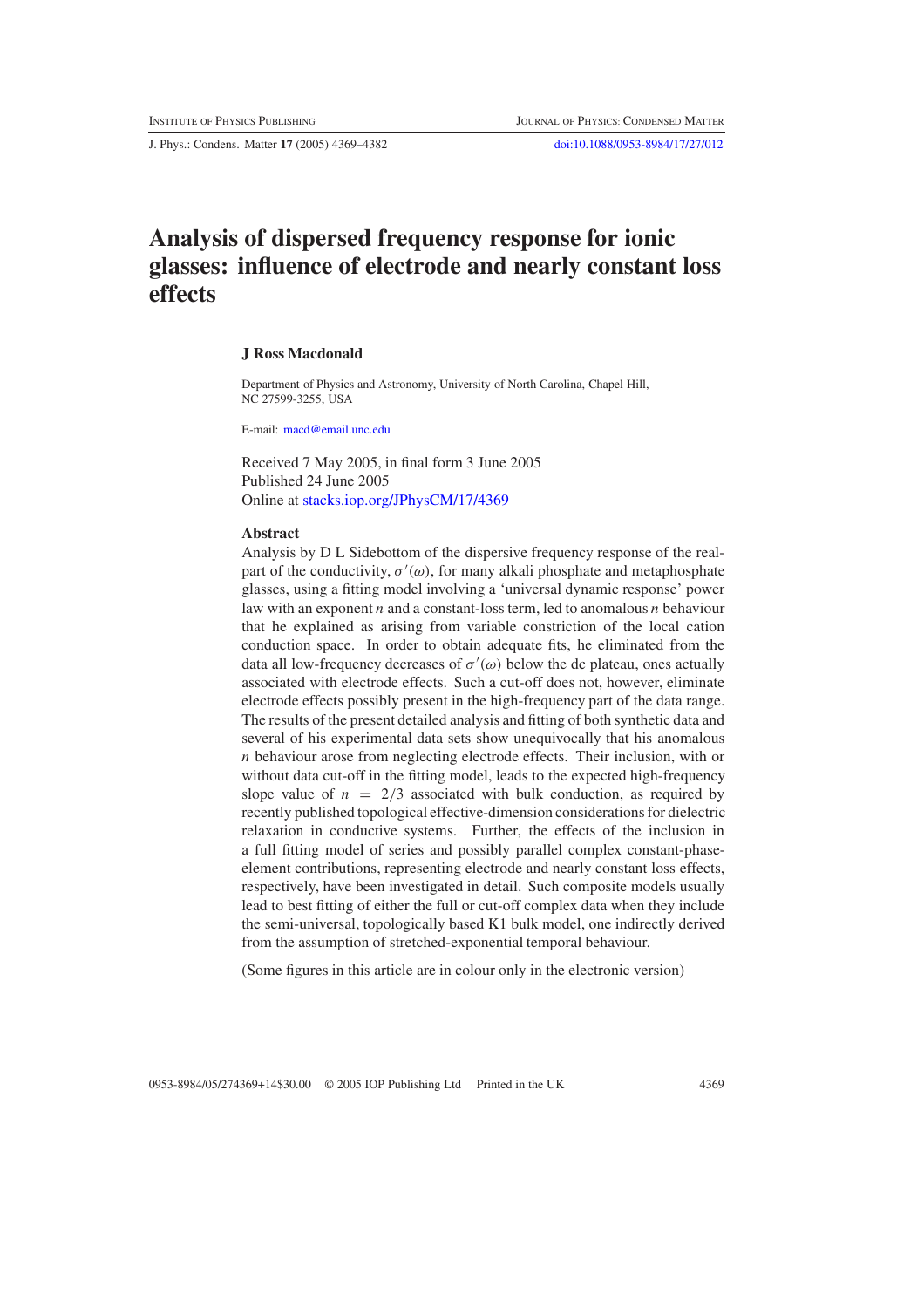## <span id="page-1-1"></span>**1. Introduction**

Appropriate analysis of dispersive frequency-response data is essential in establishing valid identifications and interpretation of the physical processes associated with such data. The use of physically inappropriate and improper data fitting models, even when they fit the data adequately, can thus yield misleading results. The present work identifies a problem with a widely used fitting model and shows how one type of response, constant loss, has been erroneously used to fit a response actually associated with electrode polarization effects.

Several years ago, Sidebottom considered power-law dispersion effects in the ac conductivity of ionic materials and invoked topological considerations to explain anomalous dependences of the power-law exponent, *n*, on metal type for a range of alkali-metal metaphosphate glasses, *M*PO3, and on doping level for superionic glasses formed by doping AgI into  $AgPO_3$  [\[1,](#page-13-0) [2\]](#page-13-1). Values of the power-law exponent were estimated from wide-range frequency-response fitting of the real part of the conductivity data,  $\sigma'(\omega)$ .

He based his explanation of such anomalous behaviour on the expansion of phosphate chains comprising the glass network and proposed that the increase in *n* with expansion of the  $PO_3$  network could best be understood in terms of the coordination of the local cation conduction space. He also proposed that when the phosphate chains are expanded enough relative to cation size that cation motion is unconstricted, one should expect to find estimates of *n* close to 2/3, the value previously associated with three-dimensional motion,  $d = 3$ , but based on experimental rather than theoretical results [\[3\]](#page-13-2). On the other hand, when their motion is assumed to be constricted, he plausibly suggested that the effective dimensionality,  $d_e$ , should be less than 3, resulting in smaller *n* values  $[1-3]$ .

Such dependence on  $d_e$  is related to recent, but quite different, topological considerations for field-forced response [\[4,](#page-13-3) [5](#page-13-4) and references cited therein] that indicate, in agreement with a large amount of data fitting results on microscopically homogeneous glasses, single crystals, and polycrystalline materials, that, for materials involving a single type of charge carrier and allowing three-dimensional motion,  $d_e$  should equal 2. This value then leads directly to a power-law exponent and log–log slope of  $n = d_e/d = 2/3$  at high frequencies. Hereafter for simplicity, the word 'slope' will be used in place of 'log–log slope'.

The topological approach also leads, when only one-dimensional motion is allowed in a three dimensional material, to  $d_e = 1$ ; so then one would expect  $n = 1/3$ . Further, these  $1/3$ and 2/3 slope values should be independent of temperature and mobile-ion concentrations when the latter are sufficiently larger than zero. For many materials, these expectations have been well verified over appreciable ranges of variation of such exogenous variables, in particular for situations leading to  $n = 2/3$ .

<span id="page-1-2"></span>Here, it is demonstrated that estimates of *n* appreciably less than 2/3 found by Sidebottom for his three-dimensional materials mentioned above arose from improper data analysis, and that adequate analyses indeed lead to values very close to  $2/3$  in all cases considered, thus consistent with the field-forced topological predictions and rendering Sidebottom's alternate explanations of such behaviour moot and unnecessary. Further, the important related question is examined of when to include a parallel nearly-constant-loss term in a composite frequencyresponse fitting model as well as a series term representing electrode effects.

#### <span id="page-1-0"></span>**2. Some alternate analysis models**

The fitting model used by Sidebottom may be written as

$$
\sigma'(\omega) = \sigma_0[1 + (\omega/\omega_0)^n] + A_0\omega^\alpha,
$$
\n(1)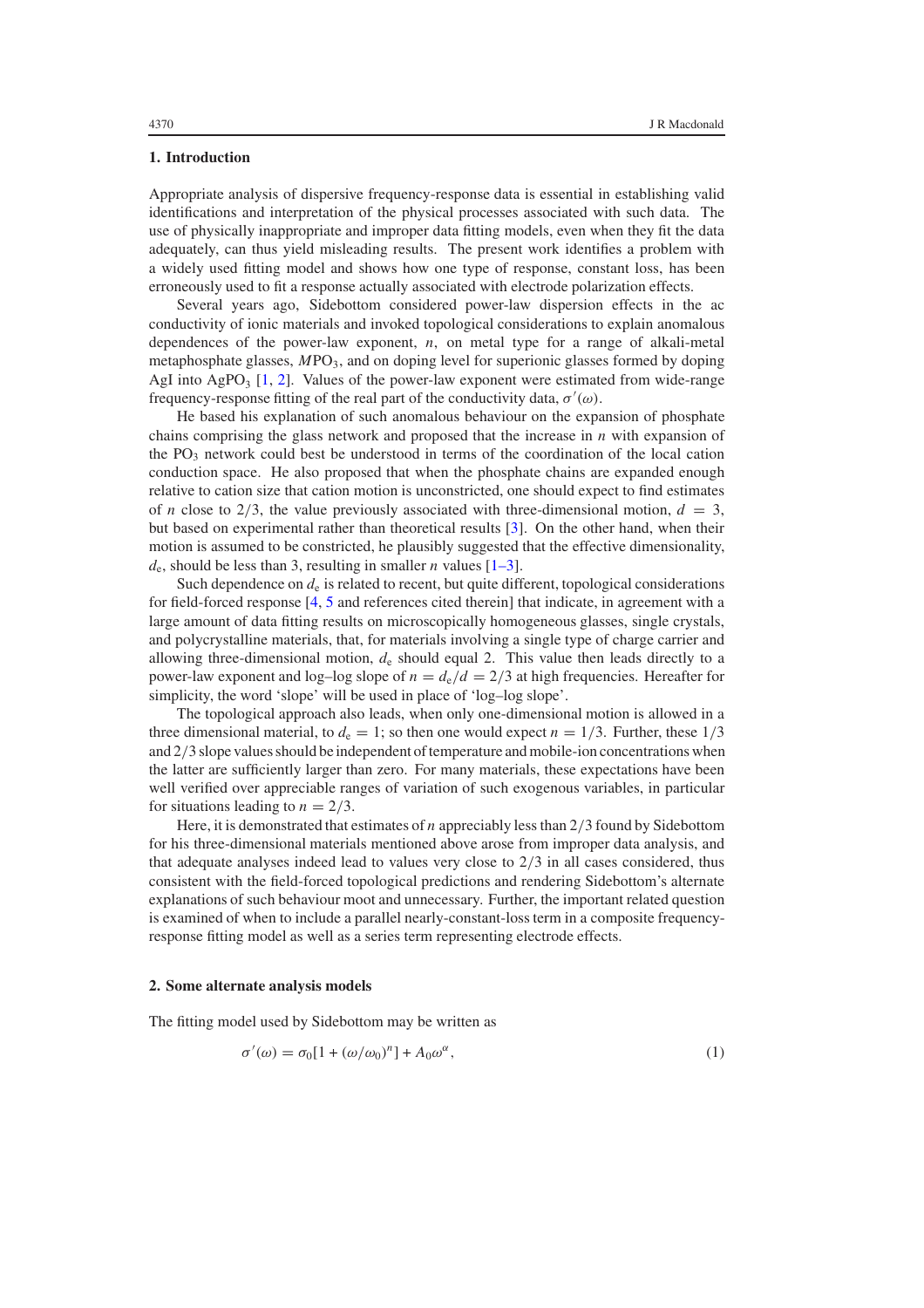and was proposed earlier by Nowick and associates [\[6\]](#page-13-5) with  $\alpha = 1$ , the value used by Sidebottom. Here  $\sigma_0$ , the dc conductivity, and  $\omega_0$  are strongly thermally activated, while *A*<sub>0</sub> usually shows only weak temperature dependence, and  $0 < \alpha \leq 2$ , as demonstrated in [\[7\]](#page-13-6). The first term on the right has been termed universal dynamic response (UDR), but other models for ionic hopping have been shown to be superior to it [\[4,](#page-13-3) [5,](#page-13-4) [8\]](#page-13-7).

The second term, with  $\alpha = 1$ , the value used by most earlier writers, leads to a frequencyindependent constant loss (CL) contribution to the imaginary part of the complex dielectric constant,  $\varepsilon(\omega) = \sigma(\omega) / (i\omega \varepsilon_V) = \varepsilon'(\omega) - i\varepsilon''(\omega)$ , where  $\varepsilon_V$  is the permittivity of vacuum. The more general form in equation [\(1\)](#page-1-0) does not restrict the response to CL, and when  $|1 - \alpha| \ll 1$ it can represent nearly constant loss (NCL).

<span id="page-2-0"></span>As discussed elsewhere  $[7, 9-11]$  $[7, 9-11]$ , CL over a finite frequency range is physically impermissible and there is thus no Kronig–Kramers  $\sigma''(\omega)$  pair corresponding to the  $A_0\omega$ term. Therefore, equation [\(1\)](#page-1-0) needs to be modified in order to be able to model fully complex data sets. Note, however, that in [\[3\]](#page-13-2), whose table 1 lists a large number of materials with *n* values of 0.67  $\pm$  0.05, Sidebottom has stated that the  $\sigma'(\omega)$  analyses leading to these estimates involved sufficiently high frequencies that the CL term of equation  $(1)$  could be neglected  $[1, 3]$  $[1, 3]$  $[1, 3]$ .

An expression that can represent complex data and provide results comparable to those from the equation [\(1\)](#page-1-0) model for  $\sigma'(\omega)$ , except when  $\gamma_{PC}$  is exactly zero, is

$$
\sigma(\omega) = \sigma_0[1 + (i\omega\tau_o)^n] + \varepsilon_V A_{PC}(i\omega)^{1-\gamma_{PC}},
$$
\n(2)

where  $-1 < \gamma_{PC} \leq 1$ . The first term on the right has been designated the ZC (or ZARC) fitting model because it is a form of the venerable Cole–Cole response when written at the complex resistivity or impedance level [\[8,](#page-13-7) [12\]](#page-13-9). The second power-law expression is denoted by PCPE or P, and represents a parallel complex phase element. The quantity  $A_{PC}$  reduces to a pure dielectric constant when  $\gamma_{PC} = 0$ , but the PCPE can also model NCL when  $0 < |\gamma_{PC}| \ll 1$ and then *A*<sub>PC</sub> still approximates a pure dielectric constant.

When the data lead to estimates of *n* and  $1 - \gamma_{PC}$  that are appreciably different, all the free fitting parameters in equation [\(2\)](#page-2-0) can usually be adequately estimated with weighted least squares fitting. Nevertheless, the ZC model, while more general than the UDR one of equation [\(1\)](#page-1-0), is inferior to the Kohlrausch KWW1 frequency-response model, now designated as the K1 [\[4,](#page-13-3) [5,](#page-13-4) [7–11\]](#page-13-6), a response model that is indirectly derived from the K0 model, one that involves stretched-exponential response in the temporal domain with an exponent of  $\beta_1$ . This quantity is also the frequency-response shape parameter of the K1, a unique model that has been derived from both macroscopic and microscopic theoretical analyses [\[5\]](#page-13-4).

Further, the K1 is one of the very few models whose shape parameter value has been theoretically established [\[4,](#page-13-3) [5\]](#page-13-4), rather than just determined by experimental fitting. When  $\beta_1$  is fixed at 1/3, the resulting model, involving only the two free parameters,  $\sigma_0$  and its characteristic relaxation time,  $\tau_o$ , leads to the high-frequency power-law slope of  $1-\beta_1 = 2/3$ , the topological value discussed in section [1.](#page-1-1) This specific K1 model is a universal one when the conditions listed above for the applicability of the field-forced topological result of 2/3 are satisfied. It will then be designated by the letters UN. Although the K1-model temporal and frequency response must be calculated numerically for arbitrary values of  $\beta_1$ , methods allowing it to very accurately calculated for both data fitting and simulation are included in the LEVM complex nonlinear least squares (CNLS) fitting and inversion program [\[13\]](#page-13-10).

For satisfactory data fitting, one must usually employ a composite fitting model, such as those of equations  $(1)$  and  $(2)$ , in order to adequately model the data. A scheme for designating such composite models needs to identify those parts of the total response that are in parallel with the bulk mobile-ion part and those that are in series with the rest of the model; see, for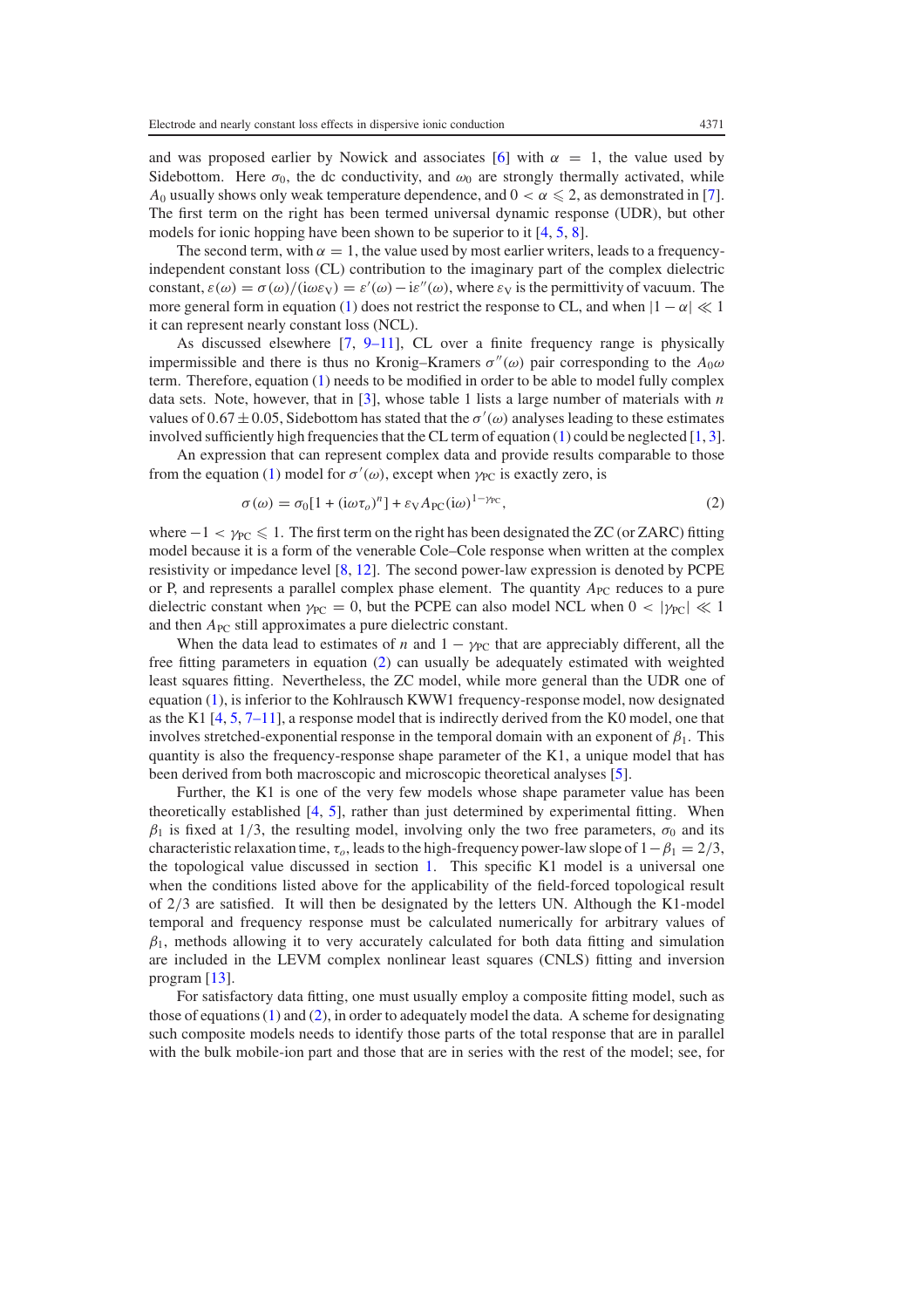example, table 1 in [\[11\]](#page-13-11). A useful expression for representing series electrode effects is the SCPE, also denoted by S, expressed at the conductivity level as  $\sigma_{SC} \equiv \varepsilon_V A_{SC}(i\omega)^{\gamma_{SC}}$ , with  $0 \leq \gamma_{SC} \leqslant 2$  [\[7,](#page-13-6) [10\]](#page-13-12).

In the present model nomenclature scheme, letters representing parallel elements appear to the left of those for the bulk model, and letters identifying series elements appear to its right. Thus, the equation [\(2\)](#page-2-0) model is designated as PZC, and the replacement of the ZC model by the UN one and the addition of a series model as well would lead to PUNS. For real-part conductivity data fitting when the second term on the right of equation [\(1\)](#page-1-0) is used in place of the P response on the right of equation [\(2\)](#page-2-0), the resulting composite model is named the NCLUN one, or the CLUN when  $\alpha = 1$ . Finally, fully complex experimental data always involve responses associated with the presence of bulk dielectric effects, usually well approximated by a dielectric quantity  $\varepsilon_{\text{D}\infty}$  that is frequency independent in the frequency range used for investigating the conductive-system response. Its presence in a composite model is represented by the letter C, as in the CUNS model.

There is a little-recognized complication in fitting  $\sigma'(v)$  data with a model including a series electrode-effects part, a complication that is not present for such fitting that instead involves a parallel part such as the PCPE, NCL, and CL ones defined and discussed above. Although for models such as the CUN or CK1, a free fitting parameter  $\varepsilon_x$ , always included in the fit, represents  $\varepsilon_{\text{D}\infty}$  and plays a role only in the  $\sigma''(v)$  part of the data and none in the  $\sigma'(\nu)$  part, this state of affairs no longer applies for such models such as the CUNS, CK1S, and CZCS. For them the presence of a serial part of the full model couples together, to a considerable degree, the real and imaginary responses of these models. Therefore, for such  $\sigma'(v)$  fits,  $\varepsilon_x$  should be either fixed at the value obtained from a full complex fit or it should be taken free to vary when it can be adequately estimated.

UN and K1 models contribute an effective dielectric constant term,  $\varepsilon_{C1\infty}$ , that is entirely associated with mobile charge, to the full high-frequency-limiting dielectric constant  $\varepsilon_{\infty}$ , so that it is given by  $\varepsilon_{\infty} = \varepsilon_{C1\infty} + \varepsilon_{D\infty}$  [\[5,](#page-13-4) [14\]](#page-13-13). For the ZC and other conductive-system dispersion models, however, no non-zero  $\varepsilon_{C1\infty}$  term is present and  $\varepsilon_x$  is then an estimate of  $\varepsilon_{\infty}$ . If the actual data are well represented by a UN or K1 model, the usual case, then the  $\varepsilon_{\infty}$  value estimated from ZC fitting is not just that of  $\varepsilon_{\text{D}\infty}$  but implicitly includes  $\varepsilon_{\text{Cl}\infty}$ , as above. The conventional  $\Delta \varepsilon$  quantity may be expressed as  $\Delta \varepsilon = \varepsilon_0 - \varepsilon_{\infty} = \varepsilon_{C10} - \varepsilon_{C1\infty}$ , and, like  $\varepsilon_{C1\infty}$ , it is entirely associated with mobile charge effects. Here  $\varepsilon_{C10}$  is the low-frequency limiting value of the real part of the effective dielectric constant associated with the K1 model. For the UN model, it turns out that  $\Delta \varepsilon = 9\varepsilon_{C1\infty}$  [\[5\]](#page-13-4).

## **3. Fitting results and model comparisons**

In this section, several data sets kindly provided by Professor Sidebottom are analysed by various models using the LEVM program with CNLS and NLS fitting involving proportional weighting. The equation [\(1\)](#page-1-0) fitting model with  $\alpha = 1$  that he used to estimate values of *n* includes no account of electrode effects, effects that can be important at both low and at high relative frequencies [\[7,](#page-13-6) [9\]](#page-13-8), as discussed below. It is demonstrated here that this omission can indeed lead to *n* values less than 2/3, and, concomitantly, to the misidentification of part of the experimental response as being of CL character rather than being associated with electrode effects. When available, it is always appropriate to fit full complex data sets rather than just their real or imaginary parts. Here, however, complex  $\sigma(\nu)$  data sets will be fitted as well as just their  $\sigma'(v)$  parts (often misleadingly written as  $\sigma(v)$  rather than  $\sigma'(v)$ ), as in the work of Sidebottom and many others.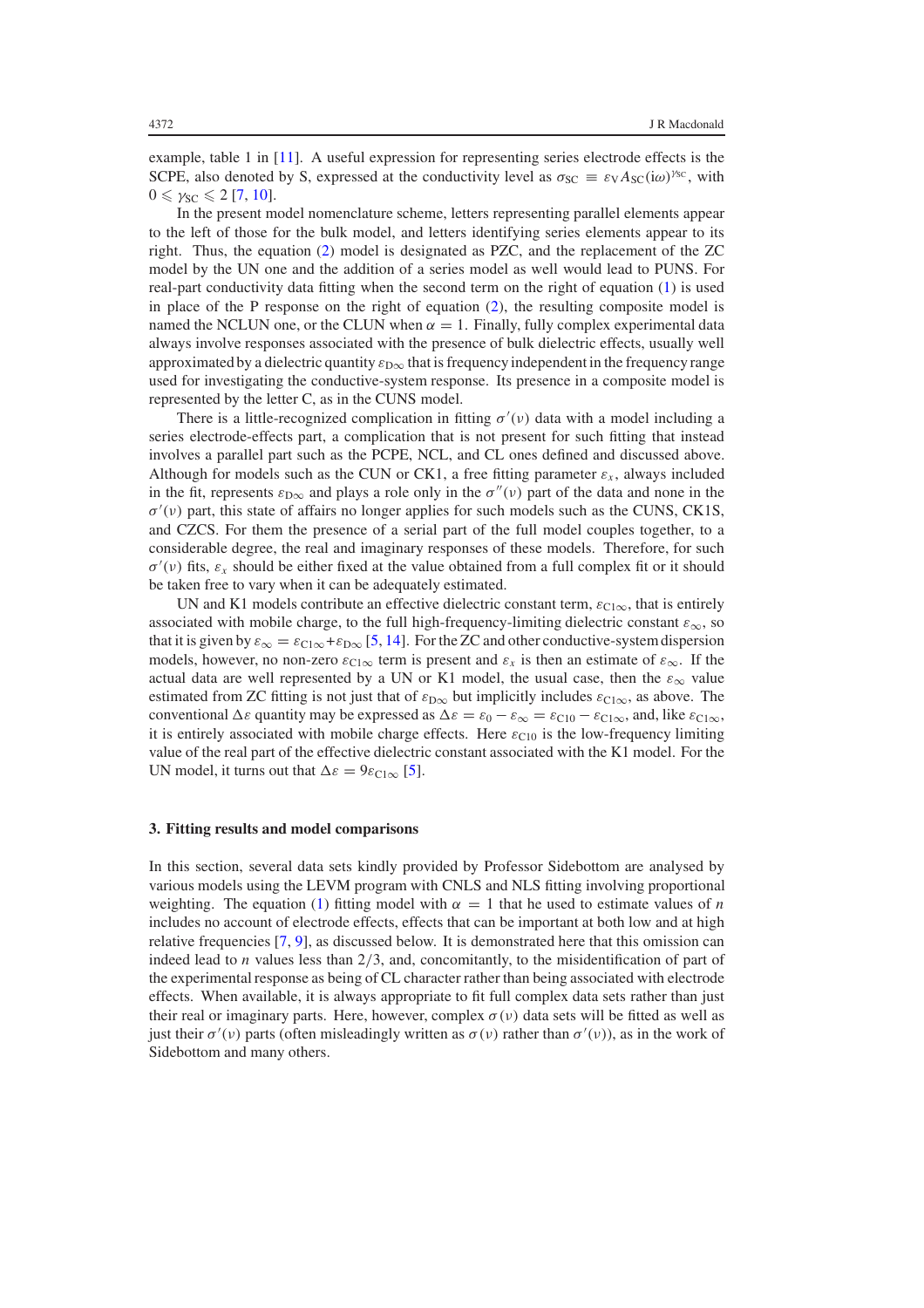<span id="page-4-0"></span>

**Figure 1.** Log-log plots of exact  $\sigma'(v)$  and  $\sigma''(v)$  frequency responses for the CK1S composite response model with its  $\beta_1$  shape parameter fixed at 1/3. The  $\varepsilon_{D\infty}$  part of the model is denoted by 'C'. The composite model is then named the CUNS one. Also shown are the separate responses of the CK1 and K1 parts of the model. Here and elsewhere the normalization quantity ν*<sup>n</sup>* is 1 Hz and  $\sigma_n$  is 1 S cm<sup>-1</sup>

# <span id="page-4-1"></span>*3.1. Behaviour and ZC-model fitting of wide-range* σ (ν) *synthetic data*

Unfortunately, it has not been well known what part partially blocking electrode effects play in the overall immittance frequency response since they are rarely included in  $\sigma'(v)$  data fits. It is therefore useful to identify their influences for the typical example presented in figure [1;](#page-4-0) two other figures are included in [\[7\]](#page-13-6) that additionally demonstrate low- and high-temperature instances of such effects. For the composite CK1S model used to generate the synthetic data of figure [1,](#page-4-0) there are six parameters, and the values used for the four of them not listed in the figure itself were  $\varepsilon_{D\infty} \cong 9.24$ ,  $\rho_o \cong 3.32 \times 10^9$  Ω cm,  $\tau_o \cong 7.11 \times 10^{-5}$  s, and  $A_{SC} \cong 1235$ . The source of these values is discussed in section [3.3.](#page-6-0)

Typical low-frequency characteristics of non-negligible electrode polarization are the decrease in the  $\sigma'(v)$  response below the dc limiting value,  $\sigma_0$ , associated with bulk hopping response, and the peak and subsequent decrease in the  $\sigma''$  response. The low-frequencylimiting slopes of both are just  $\gamma_{SC}$ , here about 0.88, but are not physically plausible in that limit [\[9,](#page-13-8) [11\]](#page-13-11), although these decreases are often apparent over appreciable frequency ranges in some experimental data sets [\[15,](#page-13-14) [16\]](#page-13-15). Because of the common perception that electrode effects are only relevant in the low-frequency part of an experimental data range, they have been frequently unmentioned and omitted from published and fitted data, and only data such as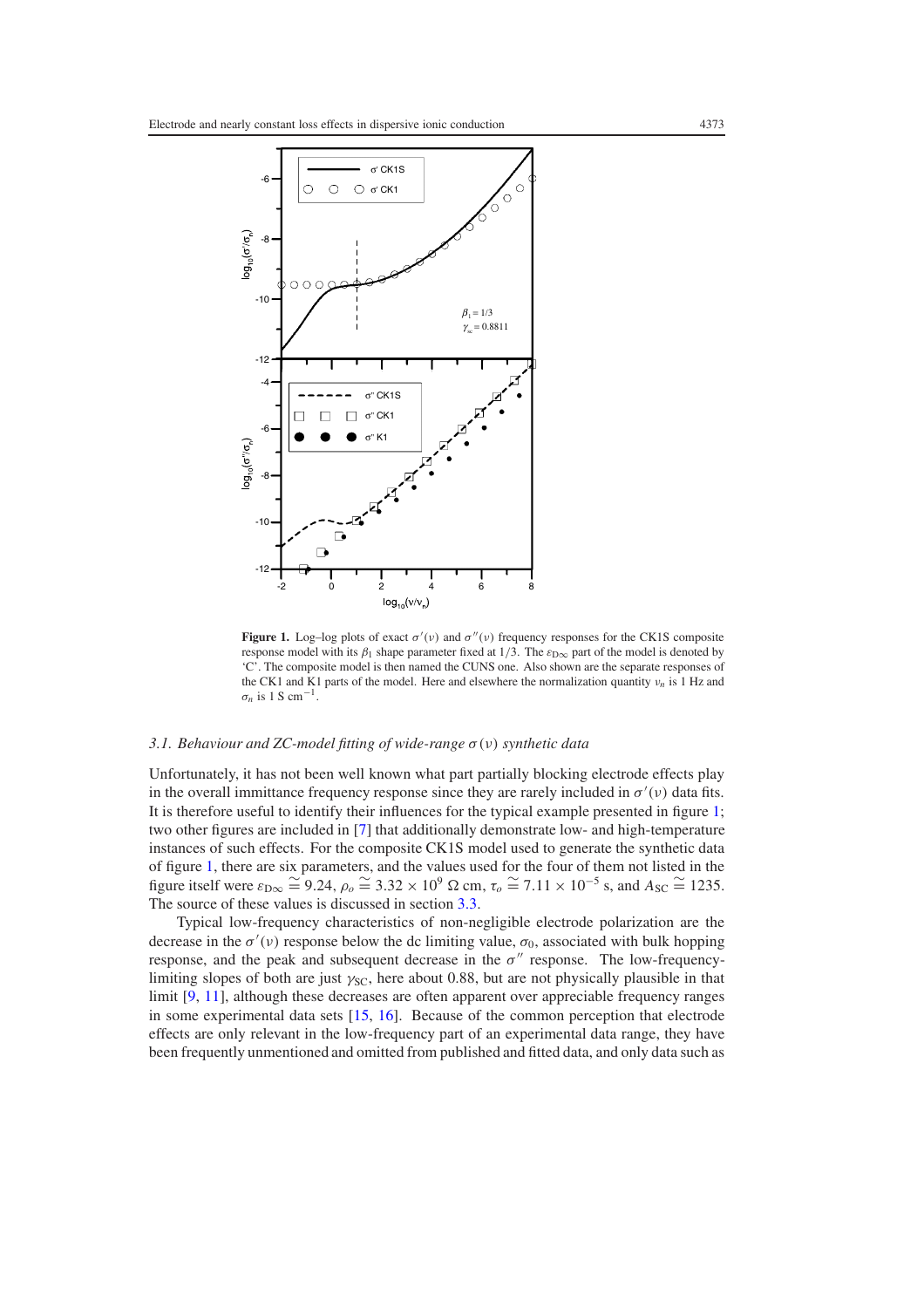those for frequencies above the dashed vertical line in figure [1](#page-4-0) are then fitted (e.g.,  $[1, 2]$  $[1, 2]$  $[1, 2]$ ). This is, however, somewhat inconsistent when such effects are nevertheless identified as present in the low-frequency part of the same cut-off data when transformed to  $\varepsilon'(v)$  form [\[1,](#page-13-0) [17\]](#page-13-16).

Comparison between the behaviours of the  $\sigma'(v)$  responses of figure [1](#page-4-0) for the full CK1S model and the CK1 part of it show that for the present situation there is a large and growing difference in the responses at the high-frequency end of the range. In fact, the limiting slope of the K1 model is just  $(1 - \beta_1) = 2/3$  here, and for the present CK1S model the slope is about 1.06 at  $v = 10^8$  Hz, reaches a maximum of about 1.08 near 10<sup>10</sup> Hz and then very slowly decreases. Earlier work [\[7,](#page-13-6) [9\]](#page-13-8) has shown that for composite models this slope can potentially reach a value near  $(2 - \gamma_{\rm SC})$  and then decrease toward  $\gamma_{\rm SC}$ . It is noteworthy that Le Stanguennec and Elliot [\[18\]](#page-13-17) some time ago used equation [\(1\)](#page-1-0) for fitting and found a superlinear high-frequency exponent of  $\alpha = 1.2$  for the same metaphosphate glass material investigated by Sidebottom [\[1\]](#page-13-0) and considered herein.

The approximate frequency at which the two high-frequency  $\sigma'(v)$  responses shown in figure [1](#page-4-0) begin to diverge increases by a factor of 10 or more as the value of the electrodeeffects parameter,  $A_{SC}$ , is increased by a factor of 10. Such an increase also causes the low-frequency point of divergence to move to lower frequencies as well, leading to a wider plateau at  $\sigma'(v) \cong \sigma_0$ . In practice, however, the behaviour of these transition points depends on the values of all the composite model parameters, with  $\sigma_0$  and  $\tau_o$  usually showing appreciable thermally activated response and  $A_{SC}$  only increasing slowly as the temperature is increased [\[7\]](#page-13-6).

<span id="page-5-0"></span>It is of interest to see how well a model involving ZC bulk response can fit the synthetic data shown in figure [1.](#page-4-0) Separate fitting of the full  $\sigma(v)$  and  $\sigma'(v)$  data sets with the CZCS model rather than the exact CUNS one led to the following results for  $S_F$  and *n*: 0.0190, 0.617, and 0.0140, 0.604, respectively, with  $\gamma_{SC}$  estimates both very close to the original value of 0.8811. Here  $S_F$  is the relative standard deviation of the fit residuals. Clearly, although the ZC model leads to good fits of the data, because of the presence of electrode effects it does not yield estimates of *n* very close to the actual high-frequency limiting slope of 2/3 of the original UN response model. No adequate fits of the present data were found to be possible using the PZC, NCLZC, or CLZC models.

#### *3.2. Fitting of* σ (ν) *synthetic data with low-frequency cut-off*

When the low-frequency decrease in  $\sigma'(v)$  shown in the figure for  $v < 1$  Hz is cut off and eliminated, it has been shown that a composite fitting model including either serial SCPE electrode-effect response or parallel PCPE NCL can well represent the remaining data  $[7, 10, 15]$  $[7, 10, 15]$  $[7, 10, 15]$  $[7, 10, 15]$  $[7, 10, 15]$ . Even the CL term of equation [\(1\)](#page-1-0), as used by Sidebottom, can often adequately approximate high-frequency data that actually involve electrode effects. Unfortunately, the recognition that such effects could be important at high frequencies [\[7\]](#page-13-6) appeared later than the work of Sidebottom in 2000 [\[1\]](#page-13-0), but still early enough to be of relevance to his similar 2003 work [\[2\]](#page-13-1) had he referred to the earlier work.

Since most prior analyses by others eliminate the low-frequency series electrode effect contributions, in order to obtain results comparable to those of Sidebottom [\[1\]](#page-13-0) new fits were carried out of the present synthetic data set with a minimum frequency of 10 Hz, as indicated by the vertical line in the top part of figure [1.](#page-4-0) A PK1 fit of the resulting  $\sigma(v)$  data led to  $S_F$ ,  $\beta_1$ , and  $(1 - \gamma_{PC})$  estimates of about 0.0371, 0.552, and 0.975, respectively. For the  $\sigma'(v)$  part of the data, the PK1 model seemed to converge toward a value of  $\gamma_{PC}$  of zero, so the CLK1 model was used and yielded estimates of 0.0277 and 0.541  $\pm$  0.007, with  $\alpha$  fixed at unity. For these parallel composite models it is clear that the K1-model  $\beta_1$  estimate is far from the value of  $1/3$ of the original UN one, even though the fits here are again quite good. Thus, the parallel P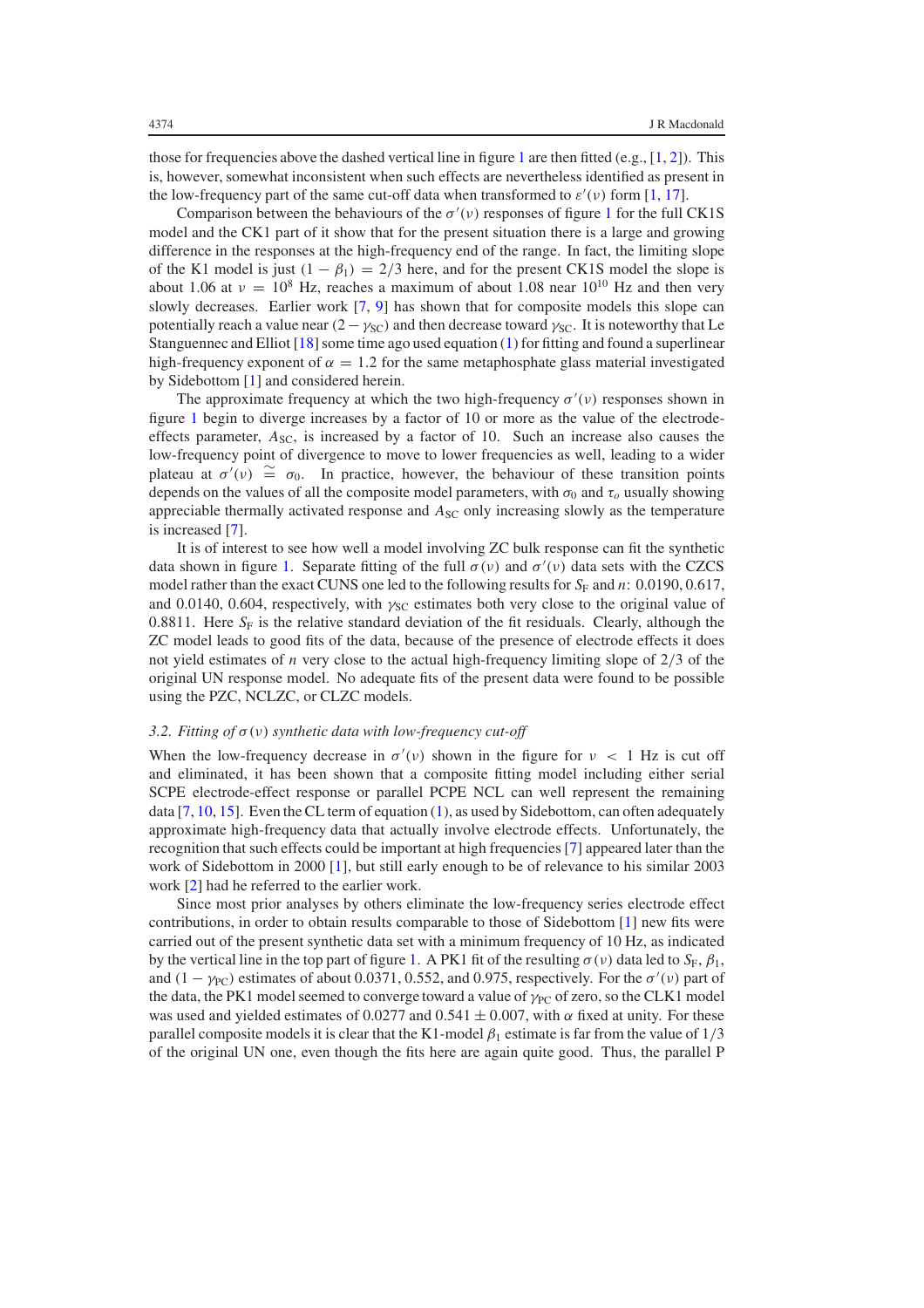<span id="page-6-1"></span>

**Figure 2.** Direct graphical output obtained from LEVMW CNLS fitting of CsPO<sub>3</sub>  $\sigma(\omega)$  data at 298.15 K using the CUNS composite model with proportional weighting. The left two plots show the data as solid lines and the fit results as dashed lines. The two right plots show real-part residuals and relative residuals by solid lines and imaginary-part ones by dashed lines.

and CL parts of the composite fitting model are evidently far less appropriate for the K1 than is the proper series-effects addition.

<span id="page-6-0"></span>Fitting of the  $\sigma(\nu)$  cut-off data with the PZC model led to *S<sub>F</sub>*, *n*, and  $(1 - \gamma_{PC})$  estimates of 0.0273, 0.490, and 0.990, while CLZC fitting of its  $\sigma'(v)$  real part yielded the estimates 0.0325 and 0.491 $\pm$ 0.007. Again it is clear that the ZC model with parallel power-law additions yields inadequate estimates of the actual slope of the main bulk ionic-motion part of the total response and better, but still unsatisfactory estimates when a series electrode-effects power law is included.

# *3.3. Fitting of CsPO*<sup>3</sup> σ (ν) *and* σ (ν) *experimental data*

*3.3.1. Fitting of full experimental data with models that include electrode effects.* Figure [2](#page-6-1) shows CNLS fitting results for  $C_5PO_3$  data at 298.15 K [\[1\]](#page-13-0). It is especially useful when  $log-log$ plots involve data that vary over wide ranges to show the associated residuals as well. Here, although very little difference is evident between the data and the fit results in the left-hand parts of figure [2,](#page-6-1) the fit, with  $S_F \cong 0.085$ , was actually far from excellent, as shown by the lower right-hand-side plots of relative residuals. Particularly evident are large low-frequency relative residuals and ones that suggest that the measuring apparatus was changed for  $v \geqslant 10^5$  Hz. The parameter estimates obtained from this fitting, listed in section [3.1,](#page-4-1) were used to generate the synthetic data shown in figure [1,](#page-4-0) thereby eliminating random errors and allowing easy extension of the frequency range by a decade at both its low- and high-frequency ends.

Fitting of the  $\sigma'(v)$  part of the data with the CUNS and CK1S models led to nearly identical parameter values since the CK1S estimate of  $\beta_1$  was about 0.334 with a  $S_F$  value of 0.044. In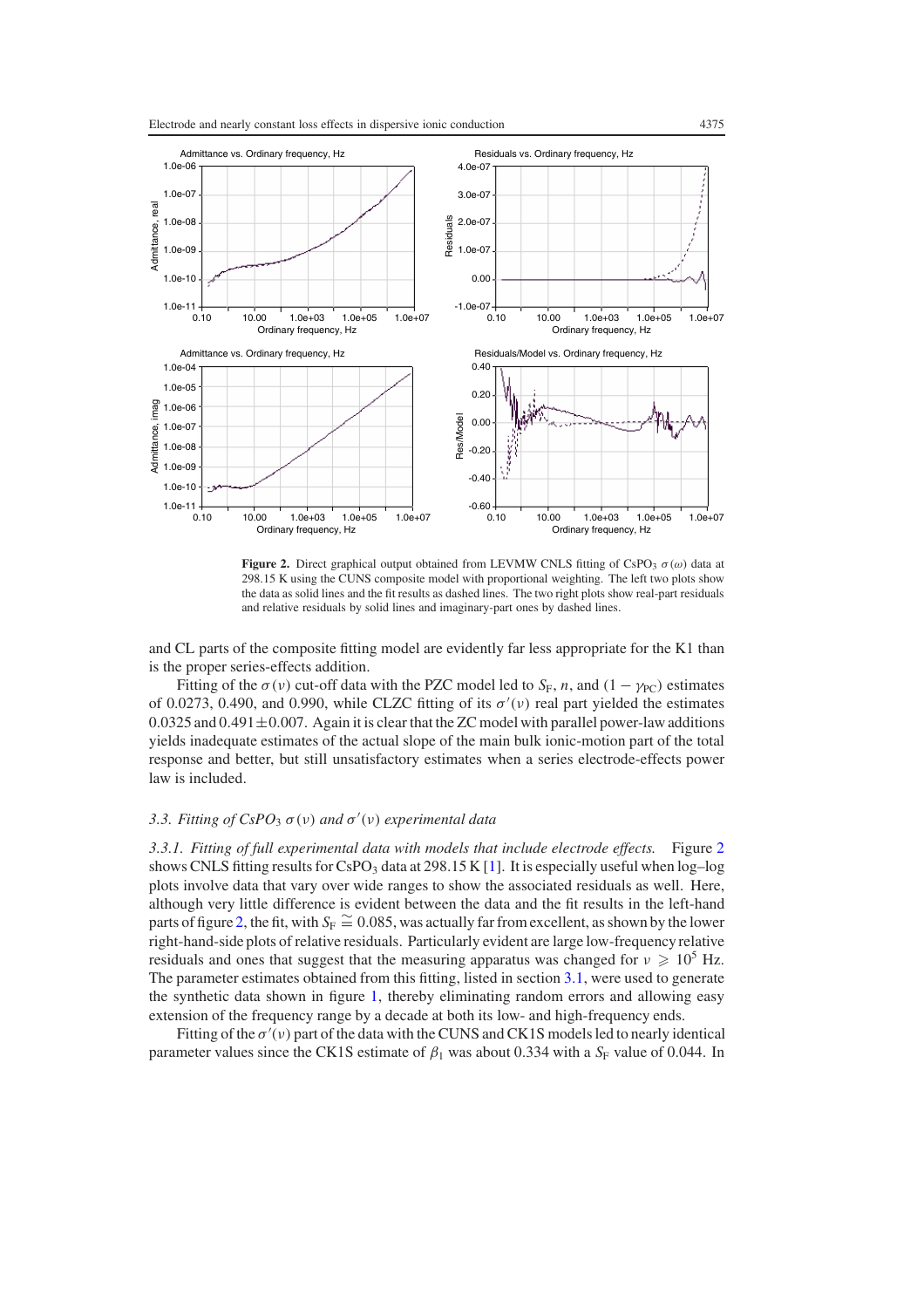contrast, CZCS fitting of the  $\sigma(v)$  and  $\sigma'(v)$  data led to  $S_F$  and *n* estimates of 0.075 and 0.572, and 0.047 and 0.551, respectively.

*3.3.2. Fitting of cut-off experimental data with models that include electrode effects.* The results discussed in this section should be compared to those in section [3.2.](#page-5-0) The following fitting results illustrate the effect of the coupling between real and imaginary parts of the data when an SCPE is a part of the composite fitting model, as discussed in section [2.](#page-1-2) For simplicity, let 'F' indicate a fixed parameter value and 'X' denote 'C' complex fits, 'R' real-part fits, or 'I' imaginary part fits. The results are presented here in the format: X,  $S_F$ ,  $\varepsilon_{D\infty}$ ,  $\varepsilon_{\infty}$ ,  $\Delta\varepsilon$ , and  $\beta_1$ . No  $\gamma_{SC}$  estimates are shown here since they were all of the order of 0.88.

For the CUNS model, results are: C, 0.027, 9.60±0.04, 10.82, 11.05, and 1/3F; R, 0.038,  $9.43 \pm 1.91$ , 10.62, 10.72, and  $1/3F$ ; and I, 0.004,  $9.59 \pm 0.03$ , 10.84, 11.22, and  $1/3F$ . When  $\varepsilon_{\text{D}\infty}$  is fixed at 9.43, the other R-fit results are the same as shown above. But when it is fixed at zero, one obtains R, 0.053, 0.0F, 1.34, 12.04, and 1/3F, yielding an appreciably poorer fit and an entirely inadequate estimate of  $\varepsilon_{\infty}$ . Clearly, when a composite model includes a series term and well represents the data, a value of  $\varepsilon_{D\infty}$  obtained from a C or I fit should be held fixed in an R fit.

A complex CK1S fit of the present cut-off data yields C,  $0.027$ ,  $9.80 \pm 0.04$ ,  $10.76$ ,  $12.07$ , and 0.309  $\pm$  0.001. When  $\varepsilon_{D\infty}$  is fixed at the above CUNS value of 9.595, the resulting  $\beta_1$ estimate is  $0.331 \pm 0.001$ , closer to  $1/3$ , as might be expected. For this same fixed value one obtains from an R fit a  $\beta_1$  estimate of 0.316  $\pm$  0.031. All these CK1S results indicate that, in view of the errors in the data, the CUNS model is the most appropriate one.

Fitting with the CZCS model does not yield an estimate of  $\varepsilon_{\text{D}\infty}$  and there are no  $\Delta \varepsilon$  and  $\varepsilon_{\text{C10}}$  limits associated with the ZC part of the model. Therefore, the appropriate fit-results notation is X,  $S_F$ ,  $\varepsilon_{\infty}$ , and *n*, and fittings with this model led to C, 0.028, 10.763  $\pm$  0.033, and  $0.607 \pm 0.003$ . Fitting with  $\varepsilon_{\infty}$  fixed at this value yielded R, 0.038, 10.763F, and 0.595  $\pm$ 0.005, and no significant estimate of  $\varepsilon_{\infty}$  was possible for R fits.

*3.3.3. Fitting of cut-off experimental data with models that include parallel effects but no series effects.* Here fitting results will be shown in the form X,  $S_F$ , *n* or  $\beta_1$ , and  $(1 - \gamma_{PC})$  or  $\alpha$ . For the CUN model  $S_F$  was about 0.18, an unsatisfactory fit particularly in the high-frequency region. For the PUN model the results were C, 0.0450, 1/3F, and 0.9924, while the NCLUN model led to R, 0.0384, 1/3F, and 1.097. For the CLUN model, the results were R, 0.0484, 1/3F, and 1.0F, the worst of these three fits.

For the PK1 one finds C, 0.0303, 0.172, and 0.9926. Here the value of  $\beta_1$  is far from the proper value of 1/3, and since the high-frequency slope associated with the K1 model is  $(1 - \beta_1) \approx 0.83$ , the K1 and PCPE responses are together leading to a high-frequency slope near 0.88, that which is associated with electrode effects. For the NCLK1, the results are R, 0.0382, 0.273, and 1.097. In contrast, the CLK1 fit yielded R, 0.0418, 0.179, and 1.0F. Here, the NCLK1 fit was worse than that of the PK1 one, but it led to an estimate of  $\beta_1$  closer to the expected value.

For the CZC model, the fit results were C, 0.0975, and 0.758. Although the fit was quite poor, the *n* estimate is an approximation to the electrode-effect slope. Matters are better for the PZC where one finds C, 0.0286, 0.519, and 0.9912. The NCLZC fit led to R, 0.0384, 0.574, and 1.067, while the CLZC one yielded R,  $0.0397, 0.527 \pm 0.007$ , and 1.0F. It is noteworthy that Sidebottom's CL result from fitting with the present equation [\(1\)](#page-1-0) led to an estimate of *n* of  $0.530 \pm 0.005$  [\[1\]](#page-13-0), very close to the present result for this situation, suggesting that his results for the present material also involved a temperature of 298 K and that his low-frequency data cut-off was similar to that used here.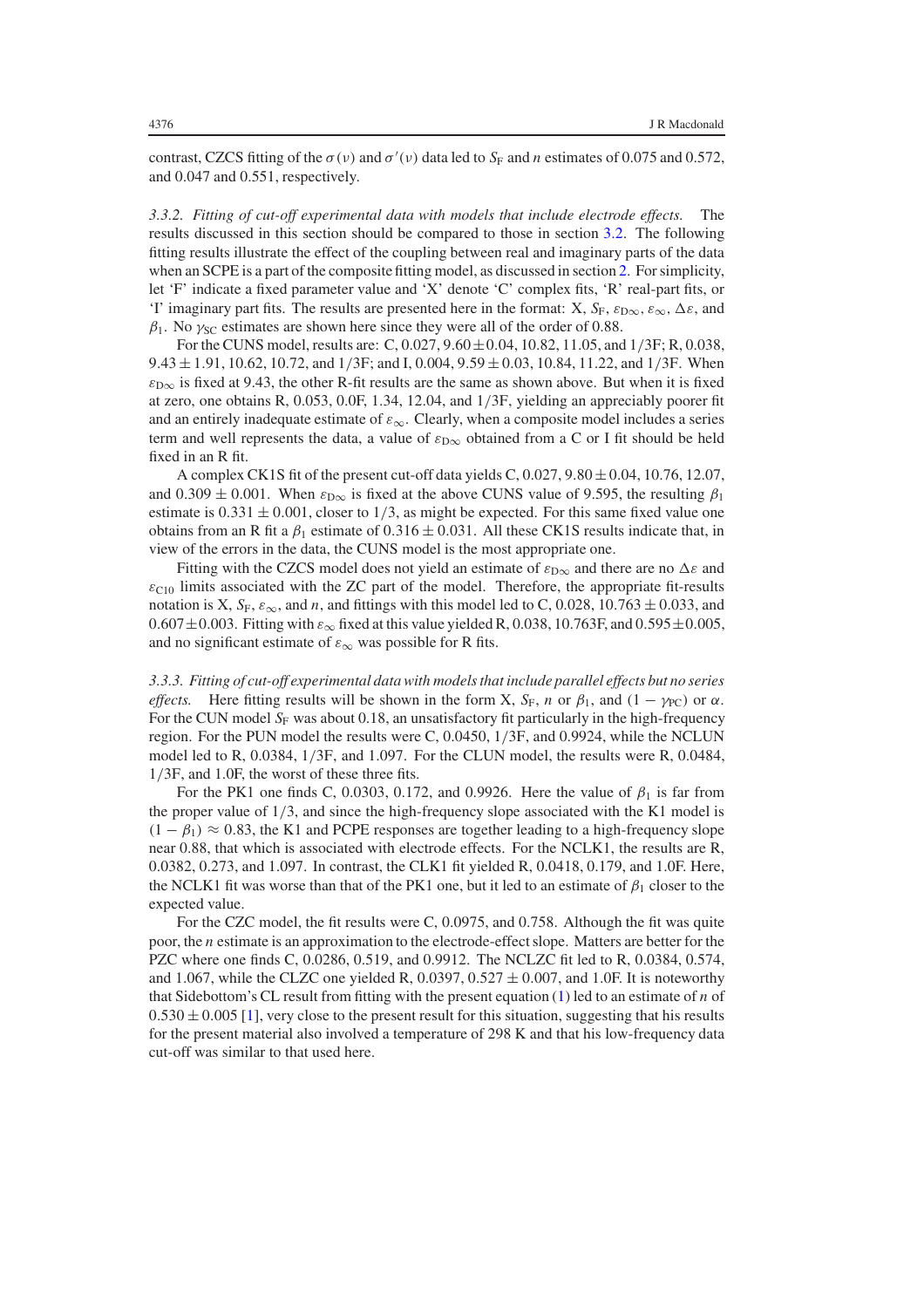<span id="page-8-0"></span>All of the section  $3.3$  results for fitting the Sidebottom CsPO<sub>3</sub> data, as well as the section  $3.1$ and [3.2](#page-5-0) results for the synthetic data based on this experimental data set, show that such full data should be fitted by a composite model that includes series electrode effects. Even for data from which measured low-frequency electrode effects have been eliminated or are initially absent, present results indicate that although it is then often possible to fit such data adequately with only a parallel added response term, such as the PCPE, the NCL, or CL one, the resulting estimates of the bulk-model parameters  $\beta_1$  or *n* are inadequate when electrode effects are present in the high-frequency region of the data.

# 3.4. Fitting of other  $\sigma(v)$  and  $\sigma'(v)$  experimental data sets

Section [3.3](#page-6-0) dealt with data whose analysis using the CL version of equation [\(1\)](#page-1-0) led to the smallest *n* estimate, 0.53, found by Sidebottom in [\[1\]](#page-13-0). This value deviated the most from his 'low-constriction' expected value of 2/3. In table 1 he includes *n* estimates of  $0.67 \pm 0.005$ , however, for several other materials [\[1\]](#page-13-0). It is therefore important to consider what conditions may lead to such results. Therefore we shall consider data sets for  $LiPO<sub>3</sub>$  at 295.0 K and those for  $\text{AgI}_{0.4}(\text{AgPO}_3)_{0.6}$  at 151.8 K and at several other temperatures.

*3.4.1. Fitting of LiPO*<sub>3</sub>  $\sigma$ (*v*) *and*  $\sigma'$ (*v*) *experimental data.* Here we use the notation: X, S<sub>F</sub>, *n* or  $\beta_1$ , and  $\gamma_{SC}$  or  $\alpha$ . For CUNS fitting the results were C, 0.0518, 1/3F, and 0.383. From this  $\gamma_{SC}$  value one would expect a maximum slope of the  $\sigma'(v)$  data of about 1.62. In fact, the actual slope at the highest frequency is close to this value. CNLS fitting with the CK1S model yielded results very close to those for the CUNS, with an estimate of  $\beta_1$  of about 0.326  $\pm$ 0.003. For real-part fitting, the K1S model led to  $\beta_1 \cong 0.324 \pm 0.004$ .

For the CZCS model, the fit led to C, 0.0408,  $0.669 \pm 0.007$ , and  $-0.152$ , implying a maximum slope of about 2.15. The two SCPE parameters were, however, not very well estimated for either this fit or for the above CUNS complex fit. On the other hand, the *n* estimate is here very close to 2/3, in agreement with the  $(1 - \beta_1)$  results for the CUNS and CK1S fits. A CZC complex-data fit yielded  $S_F$  and *n* estimates of 0.115 and 0.762, respectively, a poor fit. Further, a CLZC  $\sigma'(v)$  fit produced R, 0.103, 0.398  $\pm$  0.063, 1F, as well as an *n* estimate of about 0.55 when the highest frequency decade of the data was eliminated. Both *n* estimates are far from Sidebottom's *n* estimate of 0.670, possibly because his published value involved data at a different temperature than the present 295 K. Finally, an NCLZC fit gave R, 0.0501, 0.692  $\pm$  0.011, and 2.27  $\pm$  0.14. Figure [3](#page-9-0) shows results for this fit. For the present  $LiPO<sub>3</sub>$  data set, either series or parallel terms in a composite fitting model yield comparable fits, and the data do not extend to sufficiently low frequencies to allow an unambiguous choice between them. Clearly, however, fitting with the CL version of equation [\(1\)](#page-1-0), as in the work of Sidebottom, is unsatisfactory.

*3.4.2. Fitting of AgI*<sub>0.4</sub> $(AgPO_3)_{0.6}$   $\sigma$  (*v*) *and*  $\sigma'$  (*v*) *experimental data at*  $T = 151.8 K$ . We start with analysis of the 151.8 K data since Sidebottom shows  $\sigma'(v)$ -fit results for this temperature in his figure 2 [\[1\]](#page-13-0), involving low-frequency cut-off at about 2 Hz, and he lists the estimate  $n = 0.678$  in this figure and  $0.670 \pm 0.005$  in his table 1. CNLS fit results for this situation are shown in figure [4.](#page-10-0) It is clear that, without cut-off, electrode effects are evident, at least at the lower frequencies. Their influence is shown in a different way in figure [5,](#page-11-0) one that emphasizes the low-frequency response and makes the irregularities in the low-frequency data particularly evident. Present fit results will be summarized in the form X,  $S_F$ , *n* or  $(1 - \beta_1)$ ,  $1 - \gamma_{PC}$  or  $\alpha$ , and  $\gamma_{\text{SC}}$ . For the PUNS composite model fit, estimates were C, 0.0404, 2/3F, 0.9839  $\pm$ 0.0003, and 0.898  $\pm$  0.005. Fitting with the PK1S model led to very similar results with  $\beta_1 \approx 1/3$ , but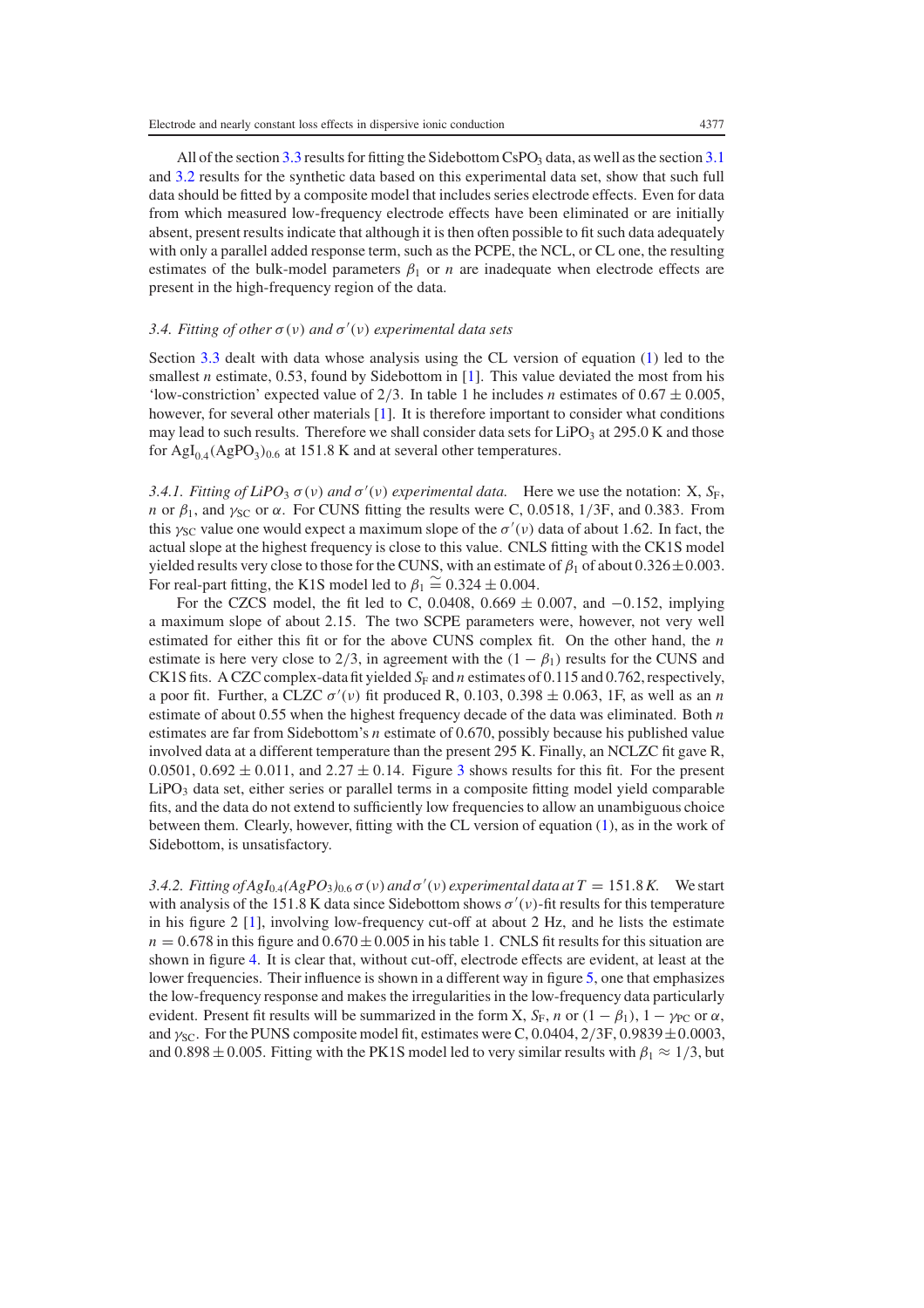<span id="page-9-0"></span>

**Figure 3.** Direct graphical output obtained from LEVMW NLS fitting of LiPO<sub>3</sub>  $\sigma'(\omega)$  data at 295.0 K using the NLCZC composite model with proportional weighting. The left plot shows the data as a solid line and the fit result as a dashed line. The two right plots show real-part residuals and relative residuals by solid lines.

its estimated value was somewhat dependent on the accuracy selected for the K1 fitting model, probably arising from the appreciable errors present in the data. As usual, the UN model is found to be the most appropriate choice.

It is noteworthy that, as shown in figure [4,](#page-10-0) there is a plateau in the  $\sigma'(v)$  data extending for nearly three decades before the low-frequency series electrode-effect decline begins, appreciably different from the results presented in figure [1.](#page-4-0) It is therefore not surprising that a plot of the present fit results with those associated with the SCPE part of the model removed eliminates the low-frequency electrode responses but makes no difference in the high-frequency  $\sigma'(v)$  response. The actual slopes of this part of the model predictions (which average out data irregularities) are about 0.75 at 10<sup>6</sup> Hz and 0.80 at  $5 \times 10^6$  Hz. Since these are larger than 2/3, it is clear that a parallel part, such as the PCPE, is needed in the full composite model. That estimated from the PUNS fitting clearly involves NCL behaviour. The data range would have to extend to considerably higher frequencies for the SCPE part to begin playing a significant role in the high-frequency  $\sigma'(v)$  response. For completeness, the PZCS fit results are C, 0.0446,  $0.715 \pm 0.005$ ,  $1.038 \pm 0.001$ , and  $0.940 \pm 0.006$ .

Rather than cut off the data to eliminate the responses below about 2 Hz, as Sidebottom did for his fitting of  $\sigma'(v)$  for the present material [\[1\]](#page-13-0), it is likely to be more appropriate to fit such real-part data with a composite model including the SCPE part. Then one finds for the NCLUNS model: R, 0.0341,  $2/3F$ , 0.804  $\pm$  0.014, and 0.898  $\pm$  0.013, and for the CLUNS one: R, 0.0435,  $2/3F$ , 1F, and  $0.924 \pm 0.017$ . The NCLZCS fit yields R, 0.0350,  $0.668 \pm 0.039$ ,  $0.912 \pm 0.371$ , and  $0.946 \pm 0.015$ , and the CLZCS one leads to R, 0.0350,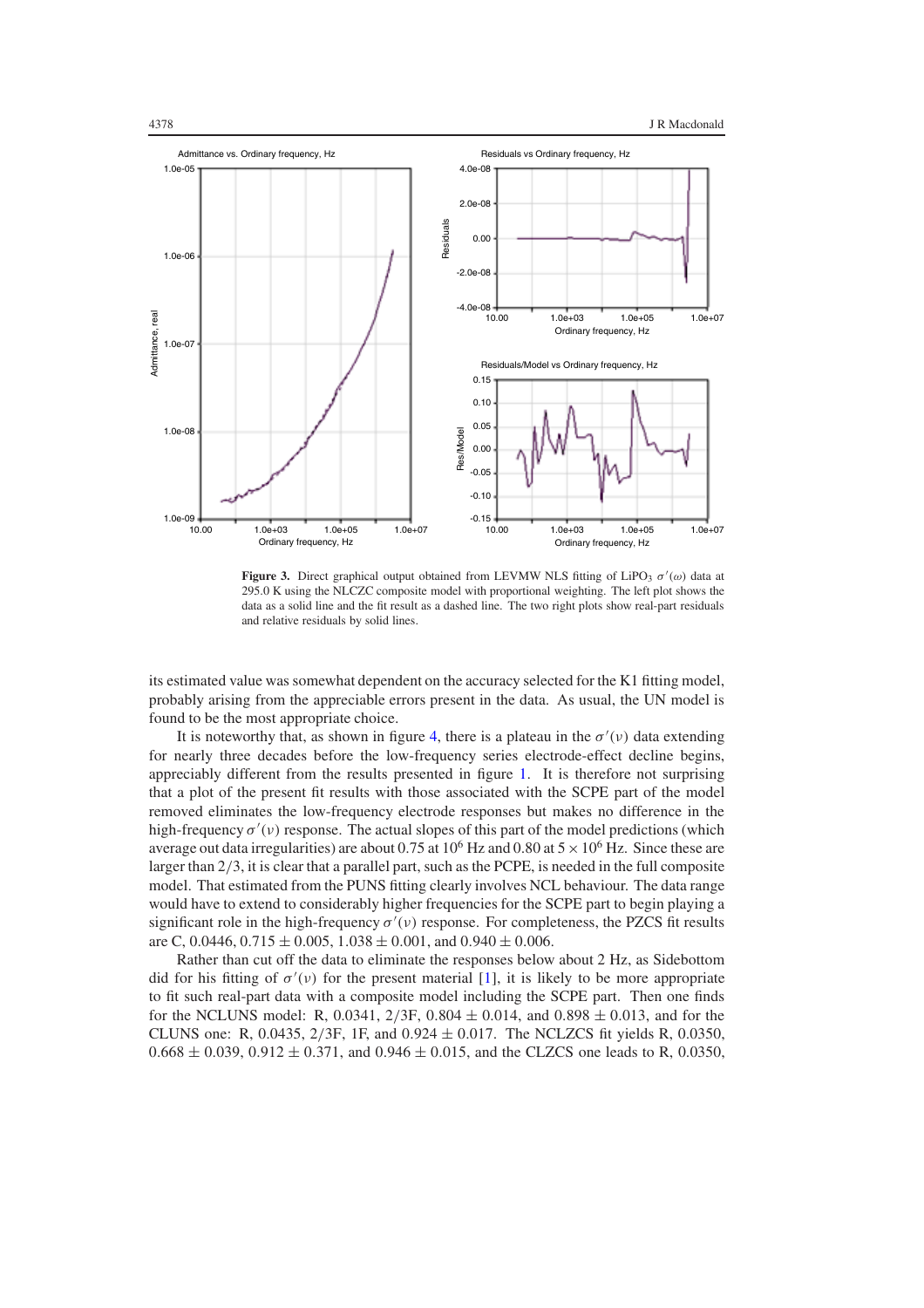<span id="page-10-0"></span>

**Figure 4.** Direct graphical output obtained from LEVMW CNLS fitting of AgI<sub>0.4</sub> (AgPO<sub>3</sub>)<sub>0.6</sub>  $\sigma(\omega)$ data at 151.8 K using the PUNS composite model with proportional weighting. Identification of lines is the same as in the caption of figure [2.](#page-6-1)

 $0.674 \pm 0.006$ , 1F, and  $0.945 \pm 0.014$ . The *n* estimate of 0.674 here is very close to the 0.678 one of Sidebottom [\[1\]](#page-13-0), and it is also consistent with the PUNS-model fixed value of  $2/3$ .

*3.4.3. Fitting of AgI*<sub>0.4</sub>  $(AgPO_3)_{0.6}$   $\sigma$  (*v*) *and*  $\sigma'$  (*v*) *data at other temperatures.* In sections [3.3](#page-6-0) and [3.4](#page-8-0) above, we identified and analysed data situations for different materials where composite models required an SCPE part, SCPE and PCPE parts, or, with low-frequency cutoff, sometimes only a PCPE, NCL, or CL additional part. What is the situation, however, for a single material at various temperatures? To investigate and describe such behaviour, consider the results obtained from fitting the present material at temperatures of 183.8, 151.8 K (see above), 138.6, and 84.5 K. The last value is the lowest temperature for which Sidebottom provided data for this material. The actual  $\sigma'(v)$  data points and curves for these four temperatures are presented in figure [6.](#page-11-1) New fit results will be only briefly summarized here.

The figure shows that electrode response dominates the low-frequency  $\sigma'(\nu)$  behaviour of the 183.8 K data set. Further, its high-frequency effects turn out to fall well beyond the highest measured frequency, and the entire  $\sigma'(v)$  data curve is well fitted by the CUNS model with  $\gamma_{SC} \approx 0.8$ . It turns out that good fitting of both the 151.8 and 138.6 K data sets requires the inclusion of a PCPE term in the composite model, so the PUNS one is used for both, although for the 138.6 K data the PCPE parameters are better determined than are the SCPE ones because of the large noise present in the low-frequency region.

For the present material, Sidebottom [\[1\]](#page-13-0) quoted a  $\sigma_0$  activation energy of 0.341 eV. It follows that for the 84.5 K data,  $\sigma_0$  will be less than  $10^{-17}$  S cm<sup>-1</sup>, far below the low-frequency resolution limit of the measurements, as shown by the scattered solid points for  $v < 10^3$  Hz.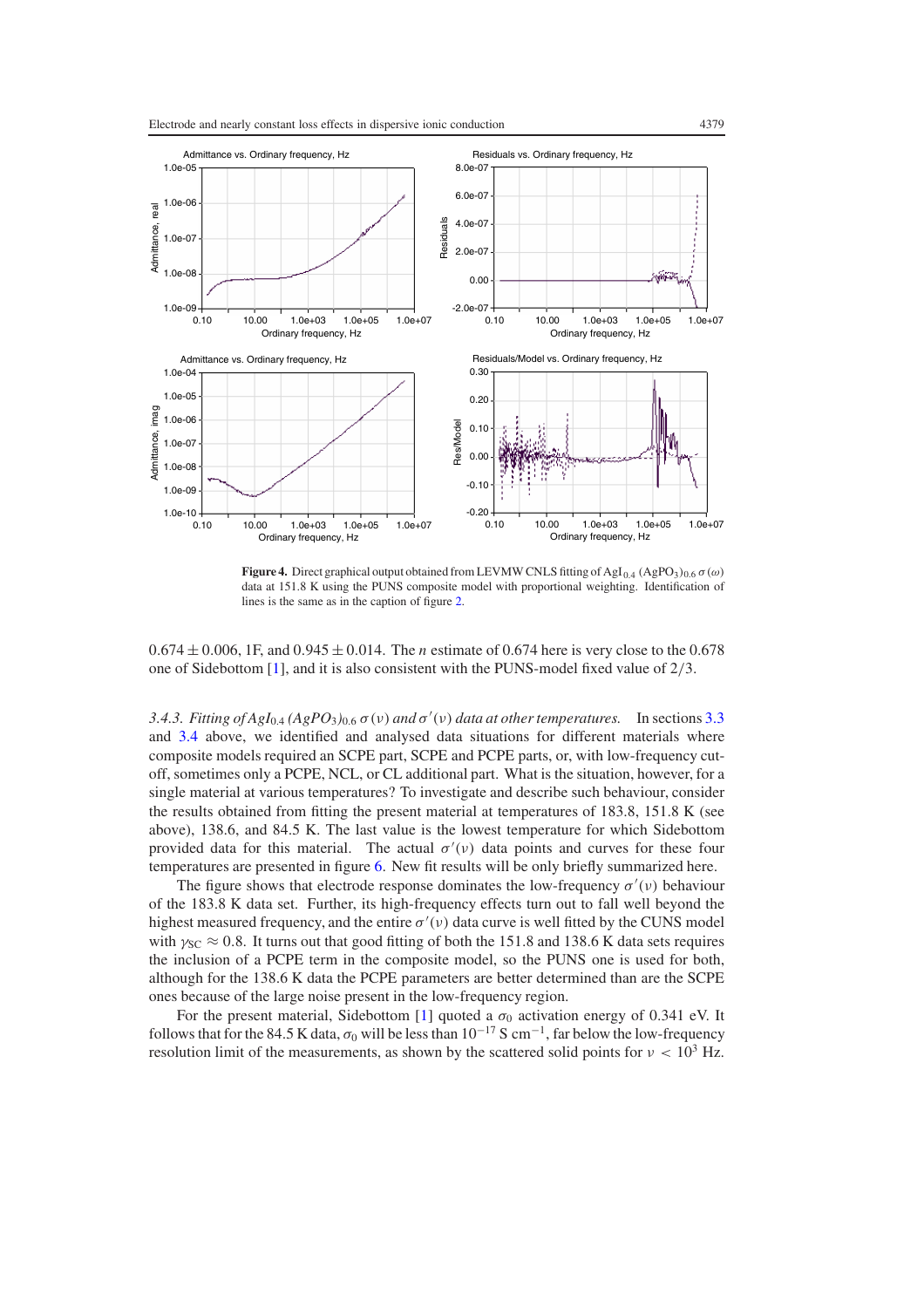<span id="page-11-0"></span>

<span id="page-11-1"></span>Figure 5. Complex-resistivity-plane plot of output obtained from LEVMW CNLS fitting of  $AgI<sub>0.4</sub>(AgPO<sub>3</sub>)<sub>0.6</sub> \sigma(\omega)$  data at 151.8 K using the PUNS composite model with proportional weighting. Data: solid lines; fit: solid circles.



**Figure 6.** Log-log plots of  $\text{AgI}_{0.4}(\text{AgPO}_3)_{0.6} \sigma'(\omega)$  data for four temperatures. For the 84.5 K data, every other measured value is shown by a dot. Fitting of this data set involved only the approximately straight-line part, obtained by docking the data at both ends and by eliminating the large outlier points, particularly those in the neighbourhood of  $10<sup>5</sup>$  Hz.

Thus, no bulk K1-model fitting was possible, and fitting involved only the data between  $10<sup>3</sup>$ and  $2.5 \times 10^6$  Hz. The PS, P, and S models were used for fitting here. The latter two are equivalent, and PS-model fitting led to no significant improvement in fit over that obtained with either separately, ones that led to an estimated slope of 0.94. In addition, the PS-model SCPE parameter estimates were far more uncertain than the PCPE ones for this compositemodel fit. It therefore seems most physically reasonable to pick the PCPE rather than the SCPE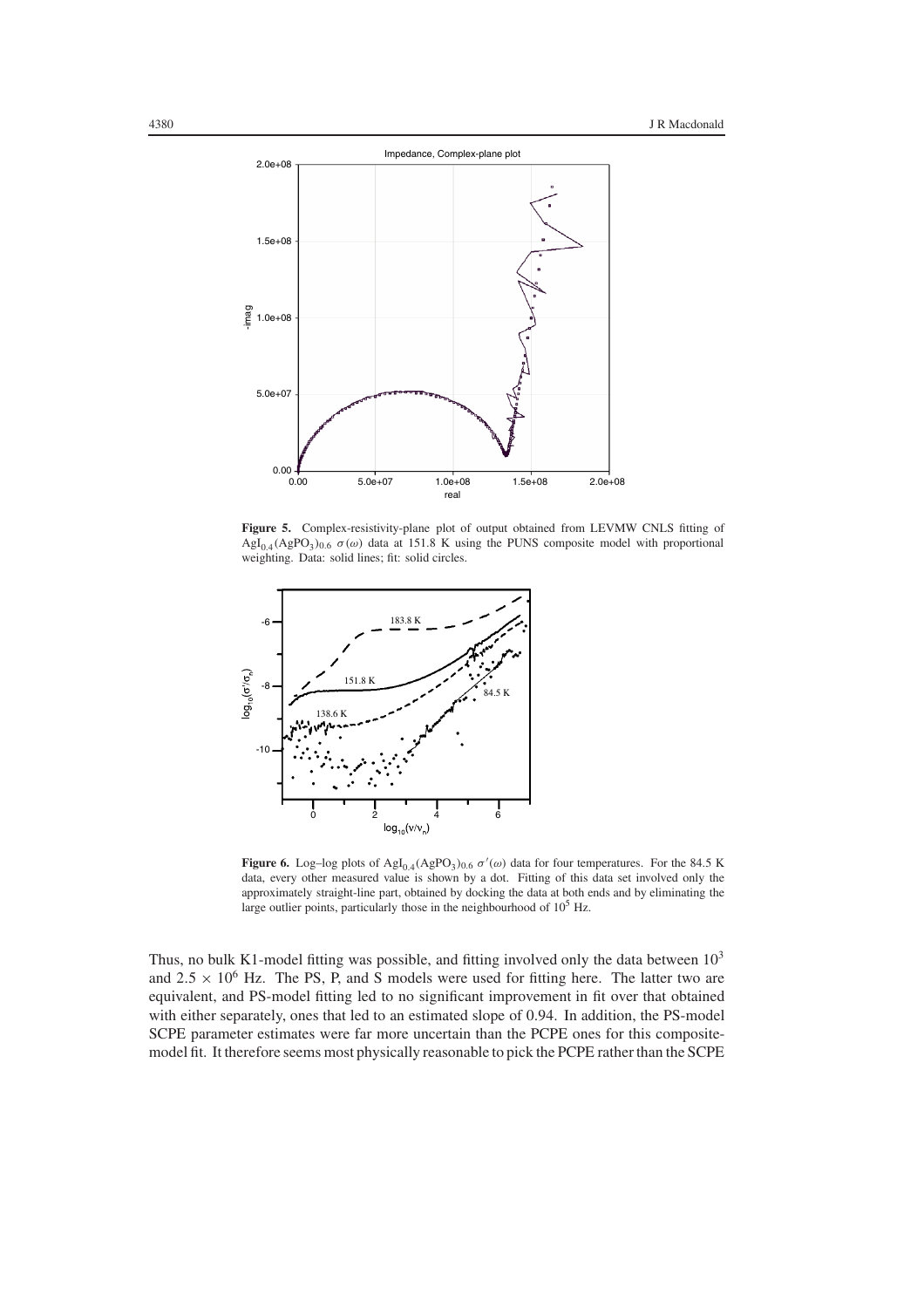model as being most appropriate for this data set. Then it may be interpreted as exhibiting NCL behaviour.

One finds for the three highest temperatures that  $\gamma_{SC}$  increases monotonically as the temperature decreases, reaching a value of about 1.5 for 138.6 K. On the other hand, the quantity  $(1 - \gamma_{PC})$  varies from about 0.98 at 151.8 K, to about 0.87 at 138.6 K, and reaches 0.94 at 84.5 K, all NCL behaviour. Both  $A_{SC}$  and  $A_{PC}$  estimates decreased superlinearly and monotonically with decreasing temperature, and although the dependence of  $A_{SC}$  was noisy and not closely of Arrhenius form, its estimated activation energy was  $0.15 \pm 0.05$  eV. That of  $A_{PC}$  was better determined and, for the three lowest temperatures, was  $0.029 \pm 0.004$  eV. It is noteworthy that an *A*<sub>PC</sub> activation energy value of 0.06 eV was found to be appropriate for the crystalline fast ionic conductor  $Li_{0.18}La_{0.61}TiO_3$  [\[10\]](#page-13-12).

In 1999 Hsieh and Jain [\[19\]](#page-13-18) concluded that NCL observed for high-temperature, highfrequency conditions and that observed at low-temperature, low frequency ones is the same phenomenon. Recently, molecular dynamics simulations [\[20,](#page-13-19) [21\]](#page-13-20), including ion–ion Coulomb interactions, have suggested that NCL involves the coupled motion of caged ions and the smaller correlated motion of the caging atoms, that the simulation results are relevant to experiment over a wide frequency range, and that they are more appropriate than are singleparticle percolation response models. The present bulk UN model involves a continuous-time random-walk percolation model [\[22,](#page-13-21) [23\]](#page-13-22), however, and fits the data for many different glasses excellently. The independence of its  $\beta_1$  value of ionic concentration and temperature [\[4,](#page-13-3) [5,](#page-13-4) [14\]](#page-13-13) does not necessarily imply the absence of ion–ion correlations but just shows that  $\beta_1$  is not an appropriate measure of such interactions.

The present results clearly show that observed high-frequency slopes of  $\sigma'(\omega)$  of the order of unity are not associated with a bulk hopping process and model but arise from either series electrode effects represented by the SCPE, or parallel PCPE NCL effects, or both. The molecular dynamics simulations of [\[20\]](#page-13-19) and [\[21\]](#page-13-20) apply only to the parallel PCPE contribution to the total response. Further, it is evident that when electrode effects are significant they may totally dominate any NCL processes present, as in the 183.8 K data and fit, so that no NCL parameter estimates may be extracted from such a fit. As the temperature is decreased, SCPE contributions to the response eventually decrease sufficiently that they become of less importance than do PCPE ones, with only the latter NCL contribution remaining at even lower temperatures.

# **4. Conclusions**

The present results suggest that when there is a flat  $\sigma_0$  low-frequency plateau several decades wide apparent in the  $\sigma'(v)$  data, it is possible that the high-frequency limit of the data may not extend high enough that the data in this region are affected by electrode effects. If a lowfrequency decrease is present below the plateau, however, the data should certainly always be fitted with a composite model that includes the SCPE, or another electrode-effects part, to take proper account of this behaviour. But even when no such decrease is present, or when the data have been cut off at low frequencies to eliminate it, the SCPE should still be included initially in a composite fitting model to account for possible high-frequency electrode effects.

Much published  $\sigma'(\nu)$  data do indeed show only a wide plateau, and, for such data, equation [\(1\)](#page-1-0) with  $\alpha = 1$  should be satisfactory, if and only if fitting leads to a well-determined *n* value close to 2/3, explaining the many *n* estimates in the literature that use such a CL equation and approximate this value. It will generally be more appropriate, however, to fit with  $\alpha$  free to vary, leading to NCL results with  $|1 - \alpha| \approx 0$ , but not exactly equal to 0, more physically plausible than pure CL response.